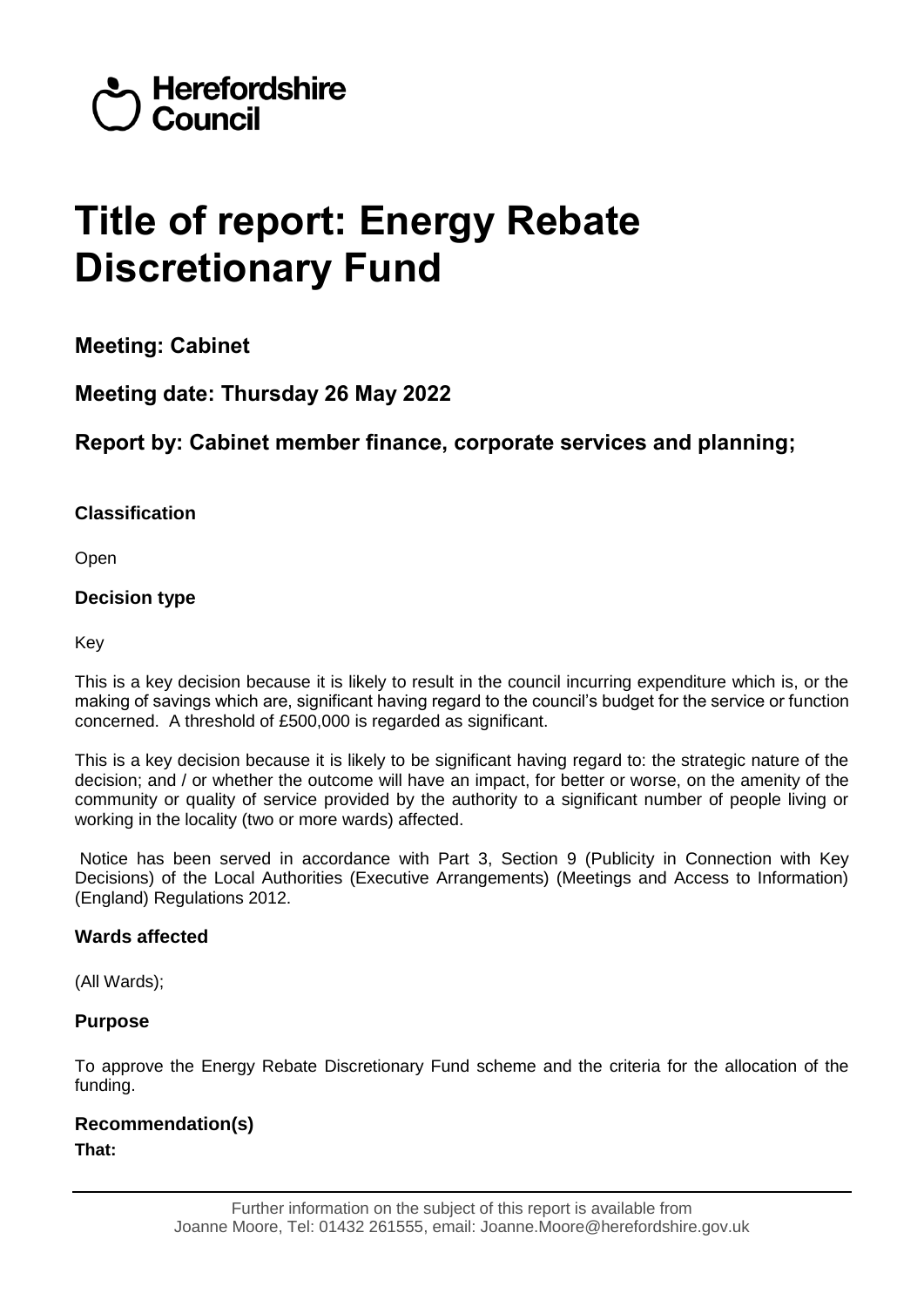- **a) The Energy Rebate Discretionary Fund scheme and the criteria for the allocation of the funding is approved; and**
- **b) That all operational and budgetary decisions regarding this scheme be delegated to the director of resources and assurance.**

#### **Alternative options**

- 1. Not to approve criteria for the Energy Rebate Discretionary Fund scheme. This is not recommended. If the allocation criteria were not approved and published then the discretionary funds would not be able to be distributed and the funds would need to be returned to government.
- 2. To target households in fuel poverty and living in low energy efficient properties. This was considered but rejected, as it would require an application process with potentially at least 14,000 households eligible. Feedback from similar schemes indicates that an online application process is not straightforward, and may not benefit the most disadvantaged. It is also more costly to administer. If payments are made of £150 per household these would need to be made on a first come first serve basis which again raises concerns that those who are more disadvantaged may not benefit. If it was felt to be more equitable to make awards on the basis of the number of potential households which fall into this category, awards would need to be capped initially at £25.
- 3. To target low-income households (residents on universal credit with income below free school meal entitlement / free prescription level). This was considered but rejected, as again it would require an application process with the same issues as above. It is also reliant on data from Department of Works and Pensions, which has some limitations in practice, which adds to the complexity of the application process. Therefore, whilst approximately 6,000 households would meet the qualifying criteria, there is a high administrative burden and may not benefit the most disadvantaged.

#### **Key considerations**

- 4. At the end of February 2022, the government formally launched its Energy Rebate Grant Scheme for 2022/23 publishing its initial details of the guidance on 23 February, which has since been updated. Details can be found here: Support for energy bills - [the council tax rebate 2022-23:](https://www.gov.uk/government/publications/the-council-tax-rebate-2022-23-billing-authority-guidance/support-for-energy-bills-the-council-tax-rebate-2022-23-billing-authority-guidance)  [billing authority guidance -](https://www.gov.uk/government/publications/the-council-tax-rebate-2022-23-billing-authority-guidance/support-for-energy-bills-the-council-tax-rebate-2022-23-billing-authority-guidance) GOV.UK (www.gov.uk). The scheme includes a statutory element, for which the government has provided clear criteria for distribution of the grant, and a discretionary element which is to be distributed based on a local, political decision.
- 5. Herefordshire Council has received a total of £9,892,200 of which £9,410,850 is for the statutory element (for households in council tax bands A-D) and £481,350 is for the Discretionary Fund. Government has calculated allocations for the Discretionary Fund based on the Index of Multiple Deprivation and the estimated number of local council tax support claimants in council tax bands E to H.
- 6. An outline of the statutory element and its distribution criteria is available on the Council's website: [Council Tax Rebate.](https://www.herefordshire.gov.uk/council-tax-1/council-tax-discounts-exemptions/19)
- 7. The government has recognised that local authorities may wish to provide support to other energy payers who are not eligible under the terms of the core element. They may also wish to provide carefully targeted 'top-up' payments to the most vulnerable households in bands A to D (supported through the statutory scheme).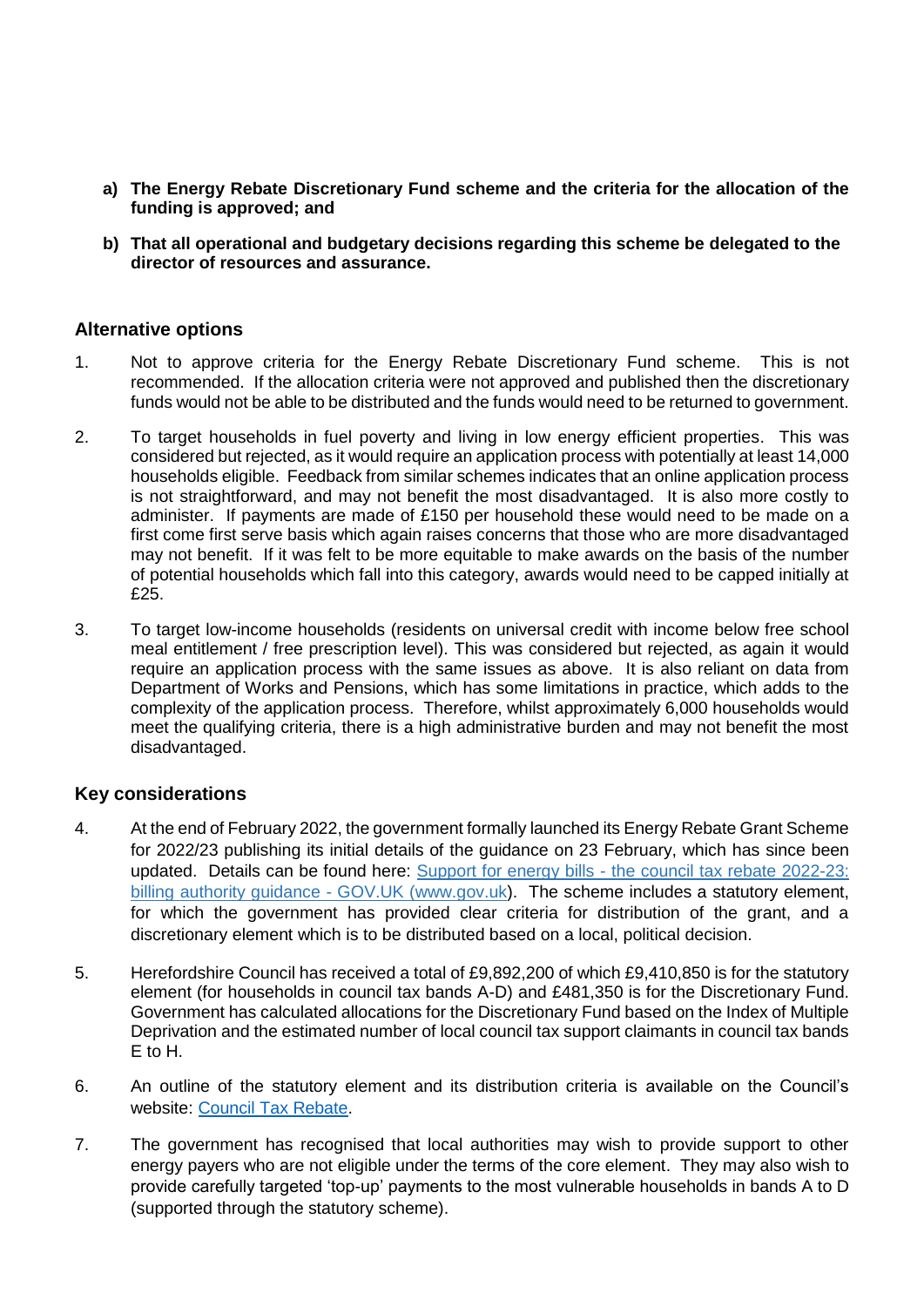- 8. Councils can determine locally how best to make use of this funding to support those suffering financial hardship as a result of the rising cost of living. Government has advised that this could include households living in property in council tax bands E to H that are on income related benefits or those where the energy bills payers are not liable for council tax. It could also include using the Discretionary Fund to offer carefully targeted 'top-up' payments to the most vulnerable households in bands A to D (for example, those on means tested benefits), or to offer discretionary support exceeding £150 per household.
- 9. There are certain exemption classes which are specifically excluded from eligibility for the Discretionary Fund such as armed forces accommodation as the government will provide separate support. There are other classes e.g. student halls which are unlikely to be eligible unless they are exposed to rising energy prices in the same way as other households.
- 10. Once allocation criteria have been determined and approved by local, elected Members, Councils must publish their agreed guidelines setting out eligibility for the Discretionary Fund.
- 11. Allocations from the Discretionary Fund should be spent by 30 November 2022. Any remaining funding will be required to be repaid to government.
- 12. All payments made under either the core or discretionary element of the scheme can be disregarded for any income-related means-tested and benefits and are non-taxable.
- 13. The government recognises that the implementation of this policy will place an additional burden on local authorities. In accordance with the New Burdens doctrine, the government will conduct an assessment of the expected reasonable additional costs associated with the implementation of the policy, working closely with local government in doing so.
- 14. Officers have reviewed the support for energy bills the council tax rebate 2022-23: billing authority guidance and considered the options for allocating the Discretionary Fund and at Appendix A are the recommended allocation criteria which are considered to assist those in most financial need and who are affected by rising energy costs. The two main criteria will provide:
	- (a) financial support  $(E150)$  to households living in property in council tax bands E to H who are in receipt of Council Tax Reduction and specific exempt categories;

and

- (b) provide an additional top up (estimated as c £55) to all households who are the most financially disadvantaged. The top up will be provided to all eligible households in receipt of 100% Council Tax Reduction as at 1 April 2022.
- 15. It is estimated that the number of households benefitting from criteria (a) will be c. 750 households and in criteria (b) c.6750 households. There will be an initial closing date of 30 September 2022 for the Discretionary Fund scheme. Should there be any residual funding remaining after 30 September 2022, it will be at the discretion of the Council how it allocates the remainder, a decision delegated to the director of resources and assurance.
- 16. The Discretionary Fund will be administered through the Revenue and Benefits Service of the Council and any operational issues will be delegated to the Director of Resources and Assurance. It is anticipated that payments to households under the Discretionary Fund will be made using the same options as the statutory Energy Rebate Scheme.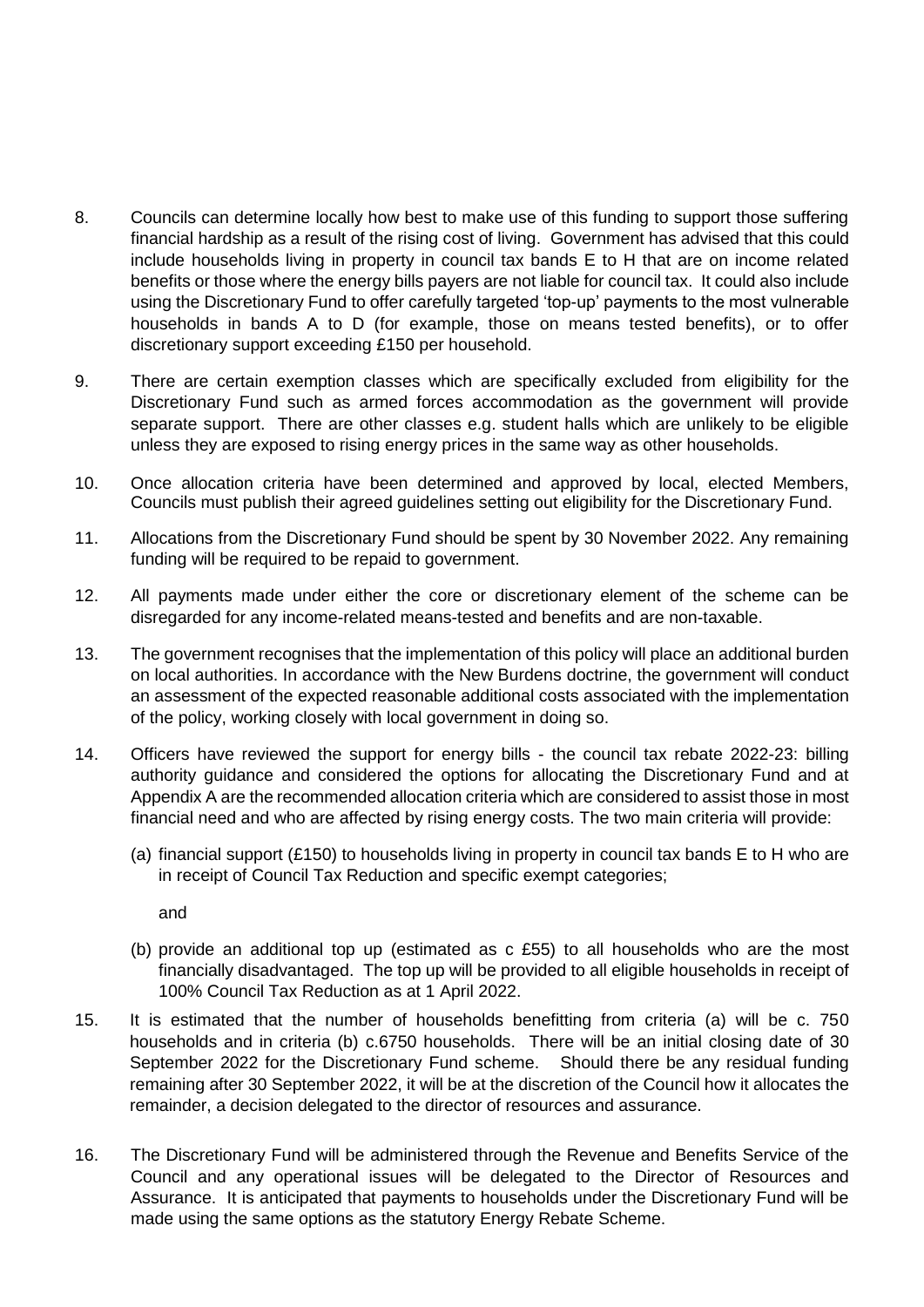17. The Council will work with partners in the advice sector to ensure that any household which is not eligible for the Energy Rebate Scheme receives relevant advice.

#### **Community impact**

- 18. Across the county there were an estimated 13,902 households (16.5% of all households) in fuel poverty in 2019 (the most recent data available), Consumer prices, as measured by the Consumer Prices Index (CPI), were 7.0% higher in March 2022 than a year before, so the figure of households in fuel poverty is likely to be an underestimate. The Herefordshire Community Wellbeing Survey 2021 reported that 14% of respondents found it difficult to pay for their basic living needs which was particularly linked to the impact of Covid 19 on their household income.
- 19. The Energy Rebate Scheme (statutory and discretionary) will provide additional financial support to eligible households, many of which will be the most financially disadvantaged. By fully utilising the funding from government, this will have a positive impact on the community by minimising the debt burden on those that struggle to pay essential bills. There is also other help which has been put in place by government, energy suppliers as well as locally available advice and support.

#### **Environmental Impact**

- 20. The council provides and purchases a wide range of services for the people of Herefordshire. Together with partner organisations in the private, public and voluntary sectors we share a strong commitment to improving our environmental sustainability, achieving carbon neutrality and to protect and enhance Herefordshire's outstanding natural environment.
- 21. Whilst this is a decision on back office functions and will have minimal environmental impacts, consideration has been made to minimise waste and resource use in line with the council's Environmental Policy, for example by directing claimants to claim online.

#### **Equality duty**

22. Under section 149 of the Equality Act 2010, the 'general duty' on public authorities is set out as follows:

A public authority must, in the exercise of its functions, have due regard to the need to –

- a) eliminate discrimination, harassment, victimisation and any other conduct that is prohibited by or under this Act;
- b) advance equality of opportunity between persons who share a relevant protected characteristic and persons who do not share it;
- c) foster good relations between persons who share a relevant protected characteristic and persons who do not share it.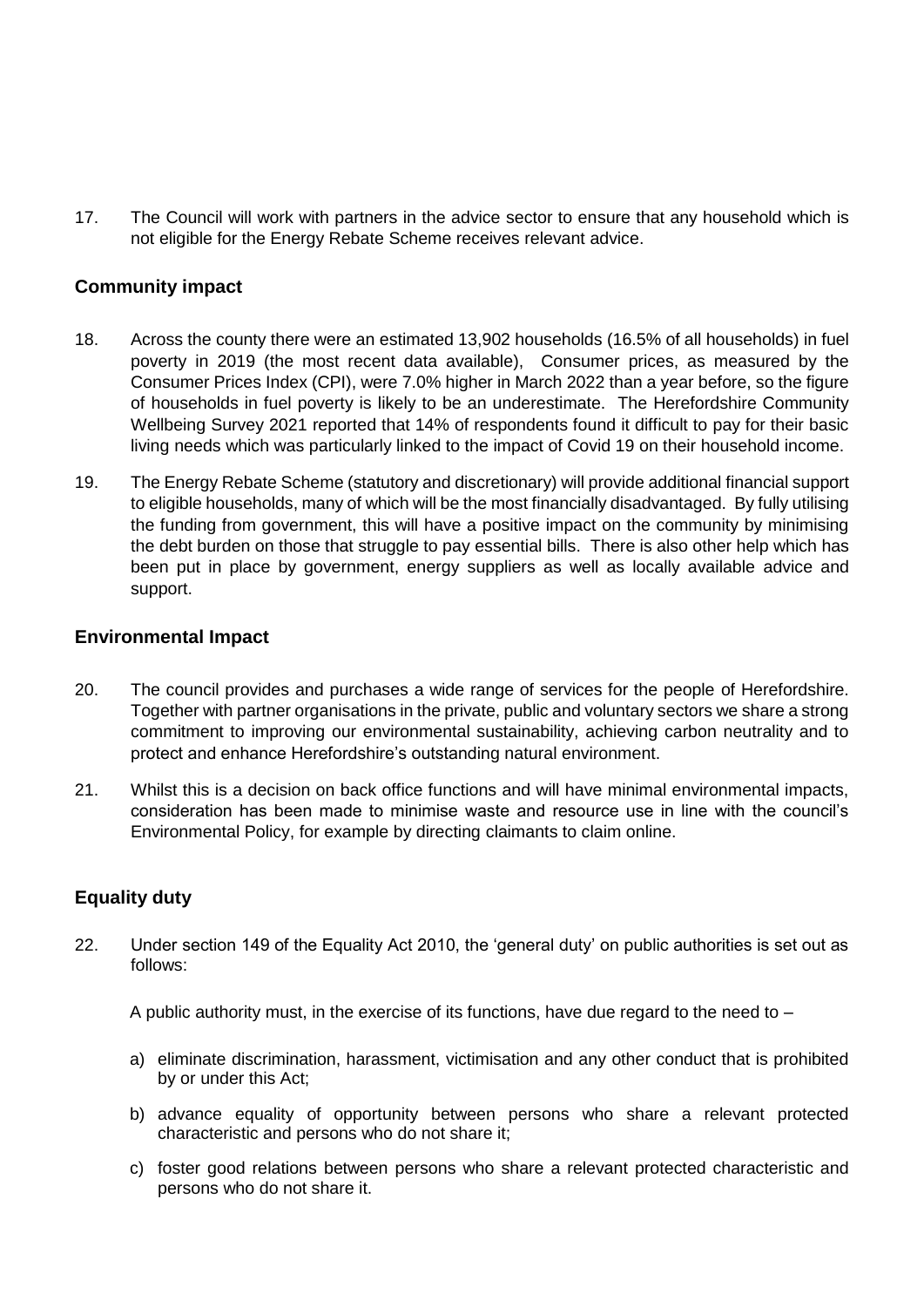22. The public sector equality duty (specific duty) requires us to consider how we can positively contribute to the advancement of equality and good relations, and demonstrate that we are paying 'due regard' in our decision making in the design of policies and in the delivery of services. There is likely be a positive impact for people with protected characteristics who are financially disadvantaged and the fund will be managed in a fair manner, using only those criteria shown at Appendix A.

#### **Resource implications**

- 23. Herefordshire Council has been awarded £481,350 by government for the Discretionary Fund element of the Energy Rebate Scheme to provide direct payments to households. This decision is seeking approval for the key criteria to allocate the Discretionary Fund and gives an indication of the potential payments which will be made using these criteria.
- 24. It is anticipated that using the criteria set out in this report, that there may be a residual element which would be available for further allocation. However, it will be important to ensure that appropriate reconciliations are carried out before any further awards are made to ensure that payments made are within the £481,350 allocation.
- 25. Should payments be made beyond the funding made available then this would be an additional cost to the council for which there is currently no revenue budget.
- 26. There are no capital implications arising from this decision.
- 27. Herefordshire Council will incur additional costs in implementing and administering this scheme. The Government recognises that the implementation of the scheme will place an additional burden on local authorities. In accordance with the New Burdens doctrine the government will conduct an assessment of the expected reasonable additional costs associated with the implementation of the policy.
- 28. Officers will need to ensure that these costs are appropriately identified to facilitate recovery of these costs. Any non-recovery of these costs would potentially be an additional cost to the Council. This is currently considered to be low risk.
- 29. The proposed criteria are recommended as the most efficient and effective way of reaching the target population (those in most financial need and who are affected by rising energy costs). By making direct awards, using the same payment options as the statutory element, the administrative burden and costs should be minimised.

#### **Legal implications**

- 30. The requirements of a discretionary scheme are set out in the Government guidance to local authorities.
- 31. The Department of Levelling Up Housing and Communities Guidance –Support for Energy Bills – The Council Tax Rebate 2022-2023 Billing Authority Guidance dated 16<sup>th</sup> March 2022 provides guidance to Billing Authorities in England on the administration of the Council Tax Rebate and associated discretionary fund for households as part of a government package of support for rising energy costs.
- 32. The Council is required to comply with the requirements of the Government Guidance in the implementation of the Discretionary Energy Rebate Fund.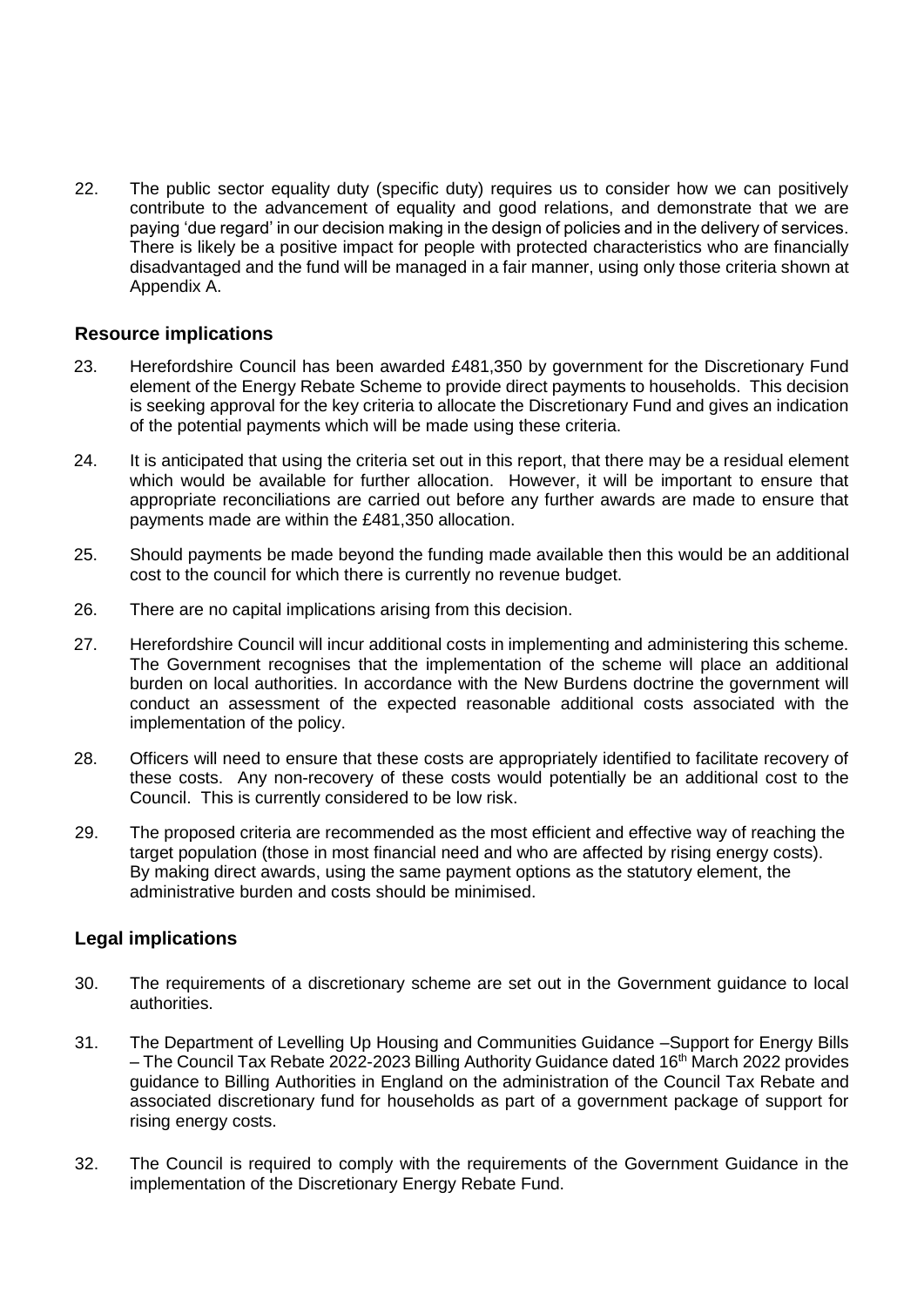#### **Risk management**

| Risk / opportunity<br>Capacity to administer the scheme | Mitigation<br>The implementation of the recommended<br>criteria will used existing information and<br>payment methods. There may be a need<br>for additional temporary staffing resources.<br>Government recognises that there may be<br>an additional adminstrative burden, so there<br>is an implication that if will provide additional<br>resource.                                                                                                                                                                                                                                      |
|---------------------------------------------------------|----------------------------------------------------------------------------------------------------------------------------------------------------------------------------------------------------------------------------------------------------------------------------------------------------------------------------------------------------------------------------------------------------------------------------------------------------------------------------------------------------------------------------------------------------------------------------------------------|
| Overspend of the Discretionary Fund<br>Allocation       | This is unlikely. As the criteria is based on<br>eligibility of the Council Tax Reduction<br>Scheme, figures for qualifying households<br>are known.                                                                                                                                                                                                                                                                                                                                                                                                                                         |
| Underspend of the Discretionary Fund<br>Allocation      | It is possible that not all eligible households<br>will take up their award. This will be<br>minimised, by providing a choice of different<br>payment options. The Council will review<br>take up monthly and push messages out to<br>increase take up if needed. It will also set a<br>closing date of 30 September 2022 for take<br>up of the payment. Should there be any<br>residual funding remaining after 30<br>September 2022, it will be at the discretion<br>of the Council how it allocates the<br>remainder, a decision delegated to the<br>director of resources and assurance. |
|                                                         |                                                                                                                                                                                                                                                                                                                                                                                                                                                                                                                                                                                              |

34. Risks will be managed at directorate level.

#### **Consultees**

35. A political party consultation took place from 21 April to 29 April 2022. Three comments were received which were neutral or supportive of the scheme, with additional suggestions of further funding from Herefordshire Council as well as an option for households which didn't want the extra funding to be able to donate it to local groups. Herefordshire Council has made a decision to provide support to households which are struggling financially and this will be subject to a further decision report. If households wish to donate the funding they receive, it is their choice as to how they do this.

#### **Appendices**

Appendix A - Energy Rebate Scheme – Discretionary Fund